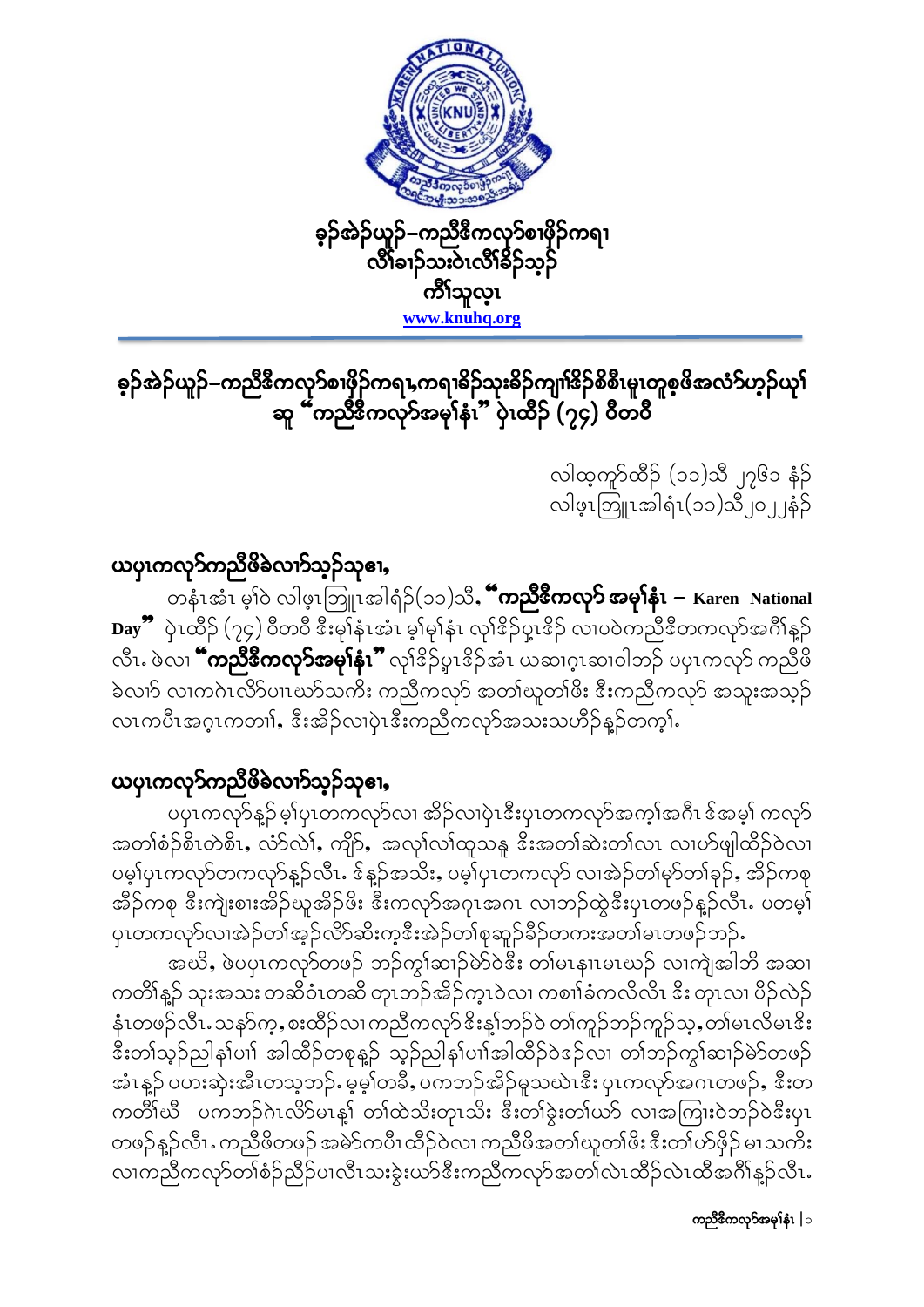လ၊တၢ်ပညိဉ်ကွၢ်စိ ဒ်သိးအံၤအယိ ကညီဖိတဖဉ် အတၢ်ယူတၢ်ဖိးန့ဉ် ဂ့ၤထိဉ်အါထိဉ်ဝဲ တဆီ ဘဉ်တဆီ ဒီးကရၢကရိထိဉ်ဝဲ ကညီကလုာ် အတၢ်ကရၢကရိတဖဉ် လၢကညီတ၀ၢအပူၤန္နဉ်လီၤႉ အယိ, ဖဲ (၁၈၈၁)နှဉ် **"ကညီဒီကလု>်ကရၢ"** (Karen National Association - KNA) ဘဉ်တါကရၢ ကရိဒုးအိဉ်ထိဉ်အီၤ,ဒီးကရၢအံၤ မ့္ပ်ကညီဒီကလုဉ် အတ္ပါကရၢကရိ အဆိကတၢၢ် လၢကညီ ကလှာ်အတၢ်စံဉ်စိၤတဲစိၤအပူၤန္ဉာလီၤႉ

## ယပုၤကလုၥ်ကညီဖိခဲလၢာ်သူဉ်သုဓၢ,

တၢ်ဂၤလိ>်တဖဉ်အံၤ ကဆူဉ်ထိဉ် ဒီးတၢဴဟ်ဖိုဉ်မၤသကိႏကဂ္ၤထိဉ်အဂိၢ်, တၢ်ကိႏ **"ကညီ ဒီကလုၥ်အတၤ်အိဉ်ဖိုဉ်ဖး&ှို"** ဒီး ဖဲလါဖ့ၤဘြူၤအါရံၤ (၅)သိႇ၁၉၄၇ နံဉ်န္ဉာ် တၢ်ကရၢ ကရိထိဉ် **ခ့ဉ်အဲဉ်ယူဉ်–ကညီဒီကလု>်စၢဖှိဉ်ကရၢ**(KNU)လၢကတိခိရိဉ်မဲဝဲကညီဒီတကလု>်အင်္ဂါန္ဉ**်**လီၤႉ ကညီကလုာ် အတပြားတါဂဲၤတဖဉ် အသဟိဉ် ဆူဉ်ထိဉ်ဝဲကွ၊်ကွ၊်န္ဉာ်လီၤႉဒ် **ခ့ဉ်အဲဉ်ယူဉ်–ကညီ အေလု>်စၢဖိုဉ်ကရၢ** အတၢ်တီခိဉ်ရိဉ်မဲအသိး, ဖဲ ၁၉၄၈, လါဖူၤဘြူၤအရံၤ (၁၁) သိန္ဉာ် ကည်ဳိ ကလုာ် အနိဉ်ငံ္ဂါ(၄) ကလိၤ်ဘျဲဉ် ဟ်ဖျါထိဉ်ဝဲ ကညီဒီကလုာ် အတၤ်ပညိဉ်ကွၤ်စိ ခ်ီဖျိတၤ်ကိႏသတြီ အတၢ်ကွဲး(၄)ထံဉ်လၢအမှၢ်ဝဲ,

- (၁) ဟ့ဉ်ကညီကိၢိတဘျီယီ
- (၂) ကညီတဘးပယီၤတဘးဒုးနဲ့ဉ်ခဲအံၤ
- (၃) ထံလိၢ်ကိၢ်ပူးတၢ်ဒုးတ၊်ယၤပတသးလိဘဉ်
- (၄) ကလုာ်တ္ပါသဘုံဉ်ဘုဉ်ပတသးလီဘု**်**,

ဒီးယ့ထိဉ်ဝဲ တၢ်စံဉ်ညီဉ်ပၢလီၤသးခွဲးယာ်,တၢ်ထဲသိးတုၤသိး,တၢ်မှာ်တၢ်ခုဉ် ဒီး တၢ်အိဉ်မူ သကိႏလၢတၢ်သုဉ်ညါဟ်ကဲလိ>်သးလၢကိၢ်စၢဖိုဉ်အပူၤန္ဉာလီၤႉ

လ၊တၢ်သ့ဉ်နိဉ်မၤလၤကပိၤကညီဖိတဖဉ်အတၢ်ဟ်ဖျါထိဉ်အသးဒီးကညီဒီကလုာ်အတၢ် ပညိဉ်ကွၢ်စိအံၤအဂိ်၊ ဖဲ **ကိၢ်သူလ္၊ခ်ီကရဲးအဆိကတၢၢ်တဘို**၊ လၢအဘဉ်တၢ်မၤအီၤဖဲ(၁၉၅၃), လါ နိဉ်ဝ့ဘၤၤ (၂၃)သိ တုၤ(၂၅) သိန္ဉဉ် တၢိဟ်ပနိဉ်က္ၤ လါဖူၤဘြူၤအါရံဉ် (၁၁) သိ ဒ်အမ္ါ **ကညီဒီကလုၥ်အမှၢ်နံၤ** (Karen National Day) န္ဉာ်လီၤႉ ဘဉ်ဆဉ်ႇ မ့မ့ၢ် ကညီဖိအတၢ်မှၢ်လၢ်ကျွှဲစိ လ၊တၢ်ကသူဉ်ထိဉ်ဖဲဉ်ဒရၢဉ်ဒံဉ်မိဉ်ကရှဉ်စံဉ်ကိၢ်စၢဖှိဉ်လ၊အိဉ်ဒီးတၢ်စံဉ်ညီဉ်ပ၊လီၤသးခွဲးယာ်, တၢ်ထဲသိးတုၤသိး, တၢ်မှာ်တၢ်ခုဉ် ဒီးတၢ်သူဉ်ညါဟ်ကဲလိာ်သးတဖဉ်နဉ် တုၤမှၢ်မဆါတနံၤအံၤ အက္ခ္ပ္ပါအဂ္ဂိ၊ တအွိဉ်ဖျထြိဉ်ဒုံးဘုဉ်ႉ ကိုစြ၊ဖိုဉ် အမ္န၊်အတိ လၢအိဉ်ဒီးတျစုံဉ်ညီဉ်ပၢလိၤသးခွဲးယှာ ဒီးတၢ်ထဲသိးတုၤသိးန္ဉာလုၤတက္ၤတအိဉ်ဖျါထိဉ်ဒံးဘဉ်.

# ယပုၤကလုၥ်ကညီဖိခဲလၢာ်သ္၄်သုဧၢ,

ခီဖျိလ၊ တၢ်စုဆူဉ်ခိဉ်တက်း ဒီးတၢ်မၤသံမၤဝီတဖဉ် အိဉ်ထိဉ်ဝဲအယိ လၢတၢ်မၤလၢပုံၤ ကညီဖိတဖဉ် အတၢ်ပညိဉ်ကွၢ်စိအဂိၢ် ကညီဖိတဖဉ် ဘဉ်ဂၢၤလီၤက္ၤ အထံရှ၊်ကိၢ်သဲး ဒီး အပုၤ ကလုာ် လၢတၢ်ဒုးပၢၢ်ဆၢအကျဲနူဉ်ယံာ်တု၊်ဝဲ အနံ့ဉ် $(\gamma$ ဝ)ဘျဲဉ်လံနူဉ်လီၤႉ သနာ်က့ႇတၢ်ဒုးပၢၢ်ဆၢ အကျဲအံၤ တမ္ါကျဲလၢ ပသးအိဉ်ယုထ၊တ္၊်အီၤဘဉ်ႉ ပအိဉ်ဒီး တ၊်လဲၤခီဖျိ ဒီးပသူဉ်ညါလ၊ စုကဝဲၤတၢ်ပၢါဆၢ ဒီးတၢ်ဒုးလိ>်ယၤလိ>်သးလၢ ပုၤလၢအိဉ်ဝဲ လၢထံကိၢ်တဘ္ဉ်ယီအပူၤန္ဉာ်

ကညီဒီကလုၥ်အမု $\mathbf{\hat{a}}$ ၊  $|$  ၂